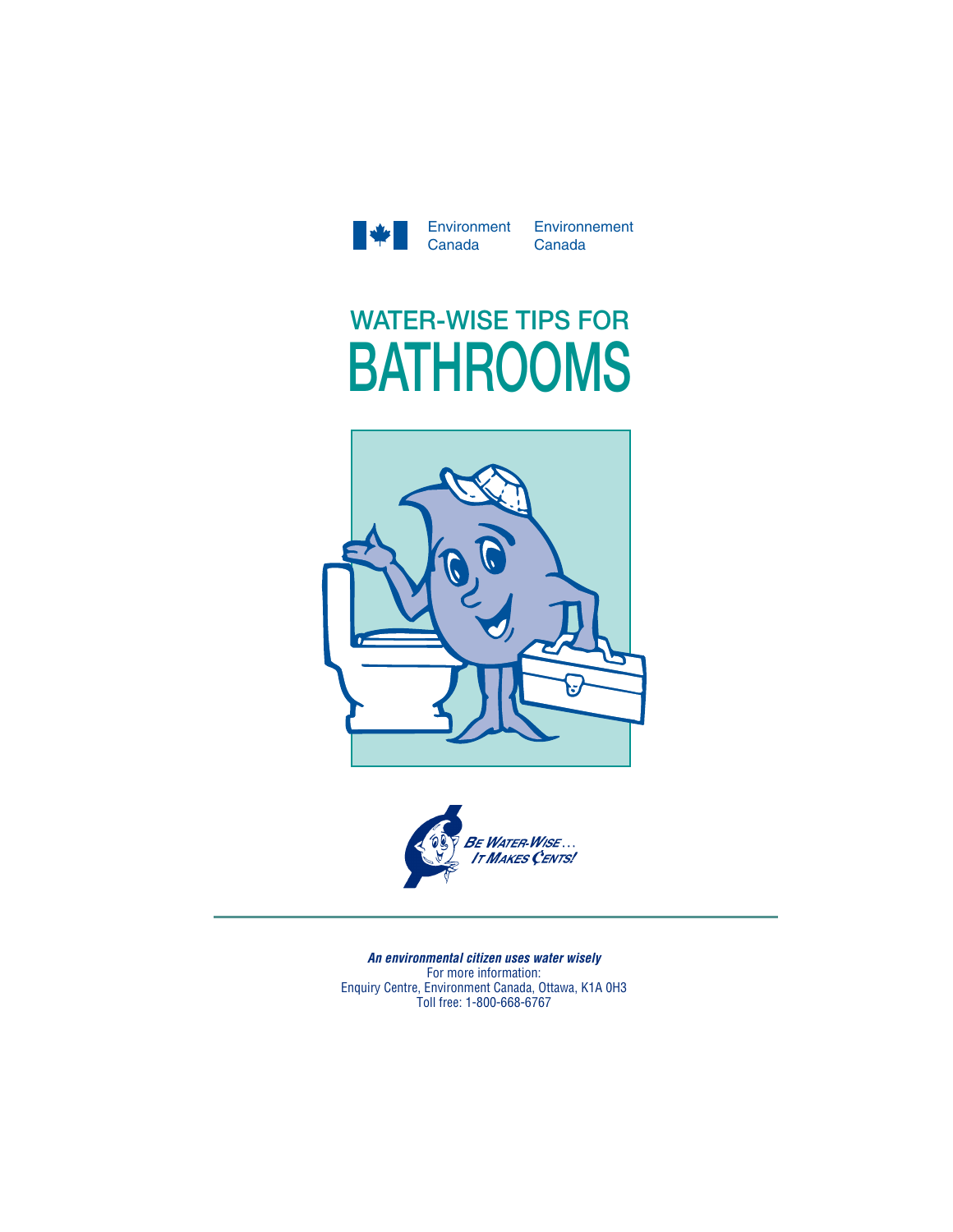

## **ou're only a flush away!**

The next time you flush your toilet, think about how much water you use each time. On average, each of us uses up to 100 litres of water a day just flushing the toilet! Toilets account for 30% of your total indoor water use. Combined with showers and baths, the bathroom represents about 65% of your home's total indoor water use.



Your toilet is by far the biggest water-guzzling appliance in your house. There are many products that you can install in the tank of an existing toilet to reduce the amount of water used in a flush cycle. These devices fall into three generic categories:

- ♦ water displacement (plastic bag or bottle)
- ◆ water retention (toilet dams)

♦ alternative flushing (early closure or dual-flush). See your local plumbing supply or hardware store to find out which type will work best for your toilet.

Don't put rocks or bricks in your toilet tank because they can break down over time and cause damage.



#### **on't flush your money away!**

If your toilet is more than ten years old, it's probably a water waster. Replace it with a new efficient 6 litre ultra low-flush toilet and use between 50% and 70% less water per flush. Ultra low-flush toilets use a smaller water tank and a specially designed bowl to give you the same flush power but with much less water.



## **our toilet is not an ashtray**

Never flush garbage of any kind down the toilet. Household cleaners, paints, solvents, pesticides and other chemicals can be very harmful to the environment. Paper diapers, dental floss and plastic tampon holders all create problems at wastewater treatment plants. Use durable containers to store hazardous products and then dispose of them properly.



For information on Canada's freshwater resources, visit our Web site: www.ec.gc.ca/water

For information on Canada's freshwater resources,